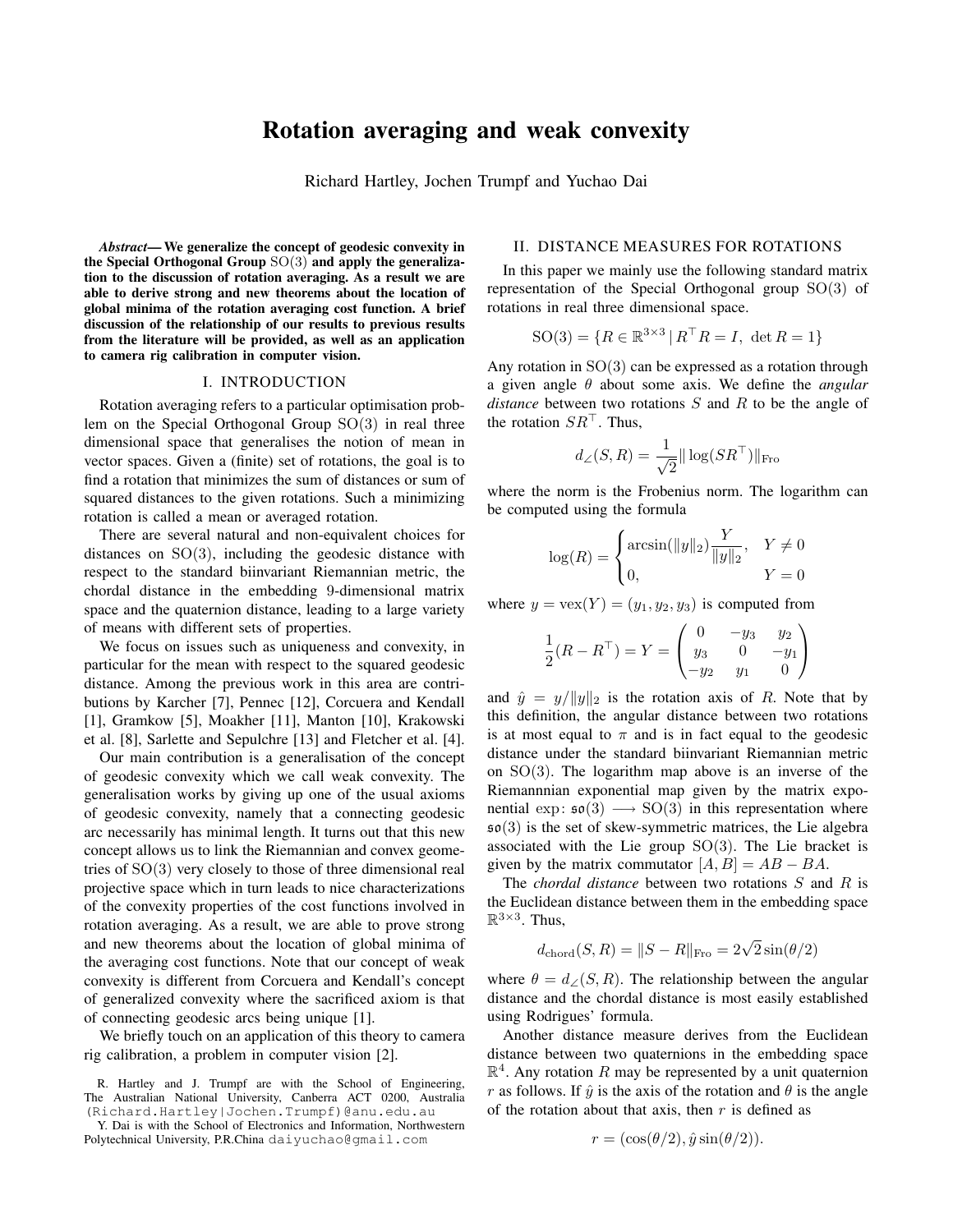The converse mapping from the set of unit quaternions Q to  $SO(3)$  given by

$$
(\cos(\theta/2), \hat{y}\sin(\theta/2)) \mapsto \exp \text{vex}(\theta \hat{y})
$$

is a Lie group homomorphism since the quaternion multiplication corresponds to matrix multiplication under this mapping. Both  $r$  and  $-r$  represent the same rotation, that is, the homomorphism from  $Q$  to  $SO(3)$  is a 2-to-1 mapping. Topologically, the unit quaternions form a unit sphere  $S<sup>3</sup>$ in  $\mathbb{R}^3$ , and hence the above identifies  $Q \simeq S^3$  as a two-fold covering space (or double cover) of  $SO(3)$ . If we restrict ourselves to rotations through angles less than  $\pi$  then these are in 1-to-1 correspondence to points of the upper quaternion hemisphere with the "north pole"  $(1, 0, 0, 0)$  corresponding to the identity rotation (rotation through an angle of 0). In this picture, the "equator" of the quaternion sphere corresponds exactly to the rotations through an angle of  $\pi$  with opposite points on the equator representing the same rotation. We may think to define a *quaternion distance*  $d_{\text{quad}}(S, R)$  between two rotations to be  $d_{\text{quad}}(S, R) = ||s - r||_2$ , where s and  $r$  are quaternion representations of  $S$  and  $R$ , respectively. Unfortunately, this simple equation will not do, since both r and  $-r$  represent the same rotation, and it is not clear which one to choose (and analogous for s and  $-s$ , of course). However, this is resolved by defining

$$
d_{\text{quat}}(S, R) = \min\{\|s - r\|_2, \|s + r\|_2\} = 2\sin(\theta/4)
$$

where once again  $\theta = d_{\angle}(S, R)$ . This follows from a simple geometric argument on  $Q \simeq S^3$ .

Plots of the three different distance functions discussed so far, plotted as functions of the angular distance are shown in Figure 1. While the distances themselves are not equivalent, they all yield the same *path metric* on SO(3) in that the shortest curves connecting two points on  $SO(3)$  are the same under all three distance measures, namely the geodesics with respect to the standard biinvariant Riemannian metric. This follows from an infinitesimal comparison argument. These shortest paths can hence be pictured as great circle arcs on the quaternion unit hemisphere.

Starting from the representation of  $SO(3)$  as the quaternion sphere visualized as the unit sphere  $S<sup>3</sup>$  embedded in  $\mathbb{R}^4$ , the *gnomonic projection* to  $\mathbb{R}^3$  is the projection from the centre of the sphere,  $(0, 0, 0, 0)$ , onto a tangent  $(3$ dimensional) hyper-plane. For simplicity, we may consider this to be the tangent hyper-plane passing through the point  $(1, 0, 0, 0)$  on  $S<sup>3</sup>$ , representing the identity rotation. Clearly, this is a 2-to-1 projection of  $S^3$ , since opposite points on the sphere project to the same point. Since a great circle on  $S<sup>3</sup>$  is the intersection of  $S<sup>3</sup>$  with a (2-dimensional) plane passing through the centre point  $(0, 0, 0, 0)$ , namely the plane spanned by the radius vector of any point on the great circle and a tangent vector along the great circle at that point, we easily see that the projection of a great circle is the intersection between this plane and the projection hyperplane. This shows that the projection of a great circle on  $S<sup>3</sup>$ is a straight line in the projection hyper-plane. This type of map is sometimes also called a Beltrami map in the literature.



Fig. 1. Distance metrics. *On the left (top to bottom) are angular, quaternion and chordal distances plotted as a function of rotation angle. On the right the squared distances. Plots are shown for rotation angles from* 0 *to* π*. The plots of the chordal and quaternion metrics are scaled to be comparable with the angle metric.*

In  $S<sup>3</sup>$ , the "equator" is the intersection of the "equatorial



Fig. 2. Gnomonic projection of a sphere.

hyper-plane" consisting of points  $(0, x, y, z)$ , with the sphere. Projecting from the origin, we see that the equator maps to the "plane at infinity" in  $\mathbb{R}^3$ . More exactly, we see that the gnomonic projection maps  $S^3$  to  $\mathbb{R}^3 \cup \pi_\infty$ , which is a 3-dimensional projective space, topologically homeomorphic to  $SO(3)$ . Geodesics in  $SO(3)$  correspond to straight-lines in  $\mathbb{R}^3$  along with straight lines in the plane at infinity. We will see later that this representation of SO is particularly useful when it comes to concepts like geodesics and convexity. The above described the gnomonic projection localized at the identity rotation, since the tangent hyper-plane was chosen to pass through the point in the quaternion sphere representing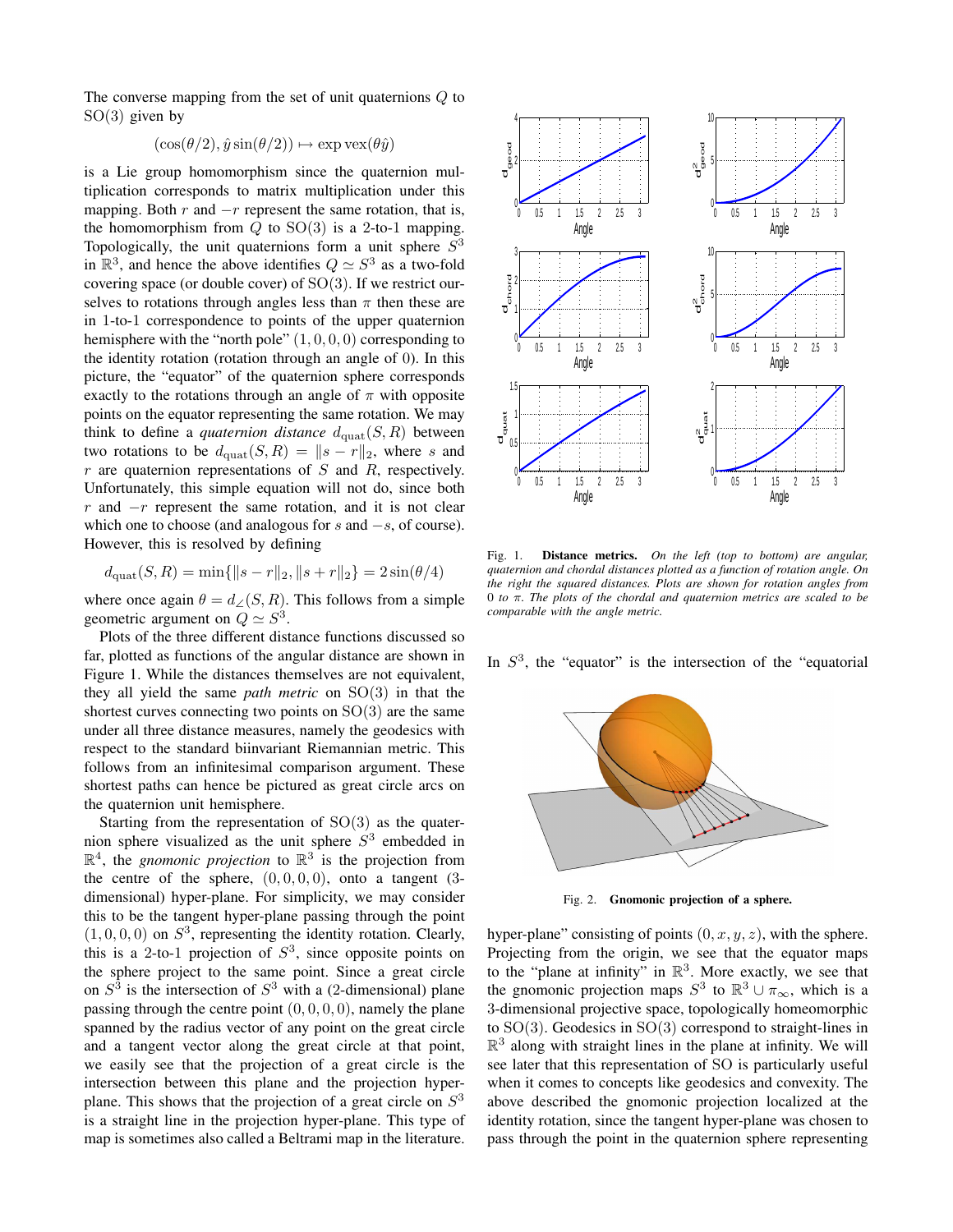the identity rotation. One may equally well construct a gnomonic projection, with similar properties, localized about any other rotation (point on the quaternion sphere).

### III. WEAK CONVEXITY

The general definition of convexity of a function in  $\mathbb{R}^n$ is as follows. Given a convex region  $U \subset \mathbb{R}^n$  a function f defined on U is convex if for any two points  $x_0$  and  $x_1$  in  $U$ , and any point  $y$  lying on the line segment bounded by  $x_0$  and  $x_1$ , given by  $y = (1 - \lambda)x_0 + \lambda x_1$  with  $0 \le \lambda \le 1$ , we have

$$
f(y) \le (1 - \lambda)f(x_0) + \lambda f(x_1).
$$

In adapting this definition to  $SO(3)$ , or indeed to any Riemannian manifold, the role of a line is naturally taken by a geodesic.

As discussed in the last section the geodesics on SO(3) are doubly-covered by great circles on  $S<sup>3</sup>$  and there is a uniform length scaling by a factor of 2 between the geodesics on  $SO(3)$  and those on  $S^3$ . In particular, we see that the geodesics on  $SO(3)$  are closed curves with a total length of  $2\pi$ . There are exactly two geodesic segments between any two points in SO(3) (without exception). Given two points (rotations)  $R_0$  and  $R_1$  in SO(3), we call the shorter of the two geodesic segments from  $R_0$  to  $R_1$  the *short geodesic segment* between these points. If  $R_0$  and  $R_1$  differ by a rotation through  $\pi$ , then which of the two geodesic segments is the shorter one is ambiguous and hence there is no short geodesic segment between such points. We can now define two slightly different notions of geodesic convexity of sets in  $SO(3)$ .

*Definition 1:* A non-empty region  $U \subset SO(3)$  is called *weakly convex* if for any two points  $R_0$  and  $R_1$  in U exactly one geodesic segment from  $R_0$  to  $R_1$  lies entirely inside  $U$ . A weakly convex region  $U \subset SO(3)$  is called *convex* if the geodesic segment from  $R_0$  to  $R_1$  in U is always the short geodesic segment between these points.

A closed ball of radius  $r \geq 0$  in SO(3) is a set

$$
B(R, r) = \{ S \in SO(3) | d_{\angle}(S, R) \le r \}
$$

for some R in SO(3). An open ball of radius  $r > 0$  in SO(3), denoted  $\tilde{B}(R, r)$ , is the interior of the closed ball, consisting of rotations at distance strictly less than r from R. We emphasize for clarity that the balls  $B(R, r)$  or  $\tilde{B}(R, r)$ are defined in terms of the angular distance on SO(3).

*Lemma 1:* A closed ball in SO(3) is convex if and only if its radius is less than  $\pi/2$ . Similarly, an open ball in SO(3) is convex if and only if its radius is less than or equal to  $\pi/2$ . A closed ball in SO(3) is weakly convex if and only if its radius is less than  $\pi$ , and an open ball on SO(3) is weakly convex if and only if its radius is less than or equal to  $\pi$ .

We will not include any proofs of results in this short paper. Proofs of all the statements made will be reported elsewhere and can be obtained from the authors by request. Convex and weakly convex subsets of  $SO(3)$  can not be arbitrarily "large", in the following precise sense.

*Theorem 1 (Size of convex sets):* Any convex subset of SO(3) is contained in a closed ball of radius  $2\pi/3$ . Any weakly convex subset of SO(3) is contained in an open ball of radius  $\pi$ .

The proof of this theorem turns out to be surprisingly difficult (particularly the second part). As a consequence of this result we may picture any weakly convex subset of  $SO(3)$  simply as a convex set in  $\mathbb{R}^3$  under a suitably chosen gnomonic projection, namely the one mapping the boundary of the containing ball of radius  $\pi$  to the plane at infinity. This is because the gnomonic projection maps geodesics to geodesics, and hence weakly convex sets to convex sets.

Some of the notions from classical convex geometry in  $\mathbb{R}^3$ carry over to weakly convex or convex sets in  $SO(3)$  via this mapping. It follows immediately that the closure of a convex set in  $SO(3)$  is convex. This is not always true for weakly convex sets. We can define the *affine hull*  $\text{aff}(C)$  of a weakly convex set  $C \neq \emptyset$  to be the preimage of the  $\mathbb{R}^3$  based affine hull under the gnomonic map completed by the missing "points at infinity", i.e. the points in  $SO(3)$  closing the geodesics contained in this preimage. Equivalently,  $\text{aff}(C)$ is the preimage of the projective closure of the  $\mathbb{R}^3$  based affine hull under the gnomonic map. It is clear that this "affine" hull is a compact submanifold of  $SO(3)$  of the same dimension as the classical affine hull of the gnomonic picture of C that consists entirely of whole, closed geodesics. It is hence in particular independent of where the gnomonic projection was centered. This means it is well defined as an intrinsic geometric object in  $SO(3)$ . In dimension 2, we will refer to such an "affine" submanifold as a *geodesic plane*. In dimension 0 it consists of a single point, in dimesion 1 of a single whole, closed geodesic and in dimension 3 it is equal to SO(3) itself. As usual, the *relative interior* ri(C) of C is now the interior with respect to the topology of  $aff(C)$ , and in general the relative interior  $ri(C)$  is different from the interior  $\check{C}$ , unless dim aff $(C) = 3$  whence aff $(C) = SO(3)$ . Also, the *relative boundary*  $\overline{C} \setminus \text{ri}(C)$  is in general different from the boundary  $\overline{C} \setminus \overline{C}$ .

*Proposition 1:* The intersection of two convex sets in  $SO(3)$  is convex. This is not true of weakly convex sets in general. However, the intersection of a weakly convex set with a geodesic plane is weakly convex. Moreover, the intersection of two weakly convex sets consists of at most two weakly convex and pairwise disjoint components.

The previous proposition implies that there is no natural concept of a (unique) "weakly convex hull" of a given subset of  $SO(3)$ . Hence some of the machinery of convex analysis does not immediately generalize to the weakly convex setting. However, convex functions can be defined as in  $\mathbb{R}^n$ , except that geodesics in SO(3) take the place of straight lines joining two points in  $\mathbb{R}^n$ .

*Definition 2:* Consider a function  $f : U \to \mathbb{R}$  defined on a weakly convex subset U of SO(3). Let  $R_0, R_1 \in U$ and let  $g : [0, 1] \rightarrow U$  be a geodesic path (constant speed parametrization of a geodesic arc) in U, such that  $g(0) = R_0$ and  $g(1) = R_1$ . The function f is called *convex*, if for any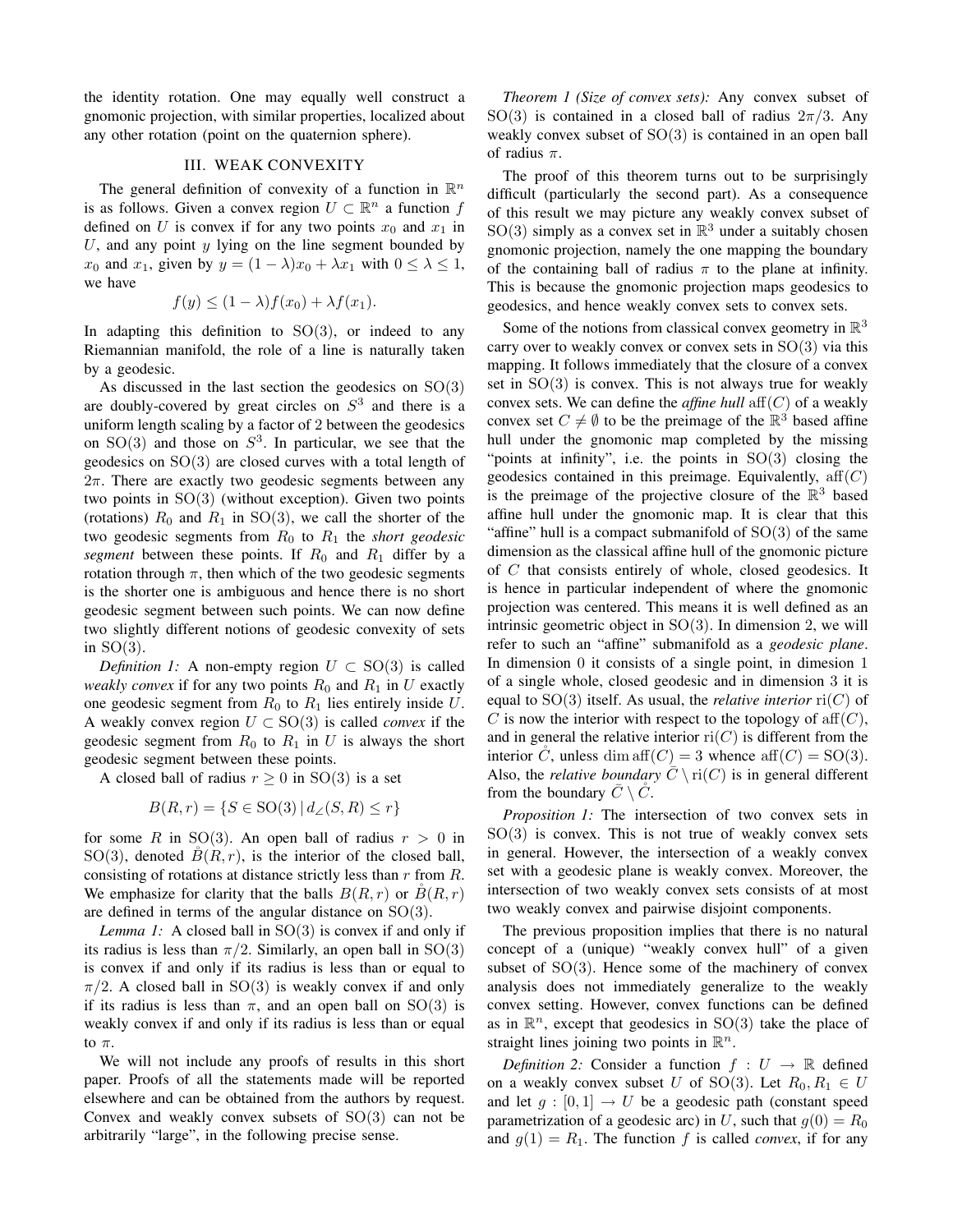such  $R_0$ ,  $R_1$  and g, we have an inequality

$$
f(g(\lambda)) \le (1 - \lambda)f(R_0) + \lambda f(R_1)
$$

for all  $\lambda \in [0, 1]$ . The function is called *strictly convex* if this inequality is strict for all  $\lambda \in (0,1)$  whenever  $R_0 \neq R_1$ .

Various properties of convex functions hold true, just as with convex functions in  $\mathbb{R}^n$ .

*Proposition 2:* The sum of convex (or strictly convex) functions defined on a weakly convex region  $U$  is convex (respectively, strictly convex). A strictly convex function defined on a weakly convex set has at most a single global minimum; for convex functions, any local minimum is a global minimum and the minima form a weakly convex set on which the function is constant.

The proof is the same as for convex functions in  $\mathbb{R}^n$ . Convexity of functions can be defined locally through computing the second derivative of their restriction along geodesic paths through a point.

*Definition 3:* A function  $f : SO(3) \rightarrow \mathbb{R}$  is *locally convex* at a point  $R_0 \in SO$  if for any constant speed geodesic path  $s: [-1, 1] \rightarrow SO(3)$ , with  $s(0) = R_0$  the function  $f \circ s(t) =$  $f(s(t))$  has non-negative second derivative at  $t = 0$ . It is *locally strictly convex* at  $R_0$  if any such  $f \circ s(t)$  has positive second derivative at  $t = 0$ .

The connection between local convexity and convexity is as follows.

*Proposition 3:* If  $f : SO(3) \rightarrow \mathbb{R}$  is smooth and locally convex (or strictly convex) at each point in a weakly convex set U, except possibly at isolated global minima of  $f$ , then it is convex (respectively, strictly convex) in U. If  $f : SO(3) \rightarrow$  $\mathbb R$  is smooth but not locally convex at some point then it is not convex in any non-trivial ball around that point.

Next we investigate when the distance function  $d(S, R)$ defined for two rotations is a convex function of  $S$  (for fixed R).

*Theorem 2 (Convexity of distances):* Consider the function  $f(S) = d(S, R)^p$  for a fixed rotation R, a diustance  $d(\cdot, \cdot)$ , and an exponent p. The function is convex, or strictly convex, as a function of  $S$  in the following cases.

- 1)  $d_{\angle}(\cdot, R)$  is convex on the set  $B(R, \pi)$ .
- 2)  $d_{chord}(\cdot, R)$  is not convex on any non-trivial ball around R.
- 3)  $d_{\text{quat}}(\cdot, R)$  is not convex on any non-trivial ball around R.
- 4)  $d_{\angle}(\cdot, R)^2$  is strictly convex on the set  $\overset{\circ}{B}(R, \pi)$ .
- 5)  $d_{\text{chord}}(\cdot, R)^2$  is strictly convex on the set  $\mathring{B}(R, \pi/2)$ and convex on the set  $B(R, \pi/2)$ .
- 6)  $d_{\text{quad}}(\cdot, R)^2$  is strictly convex on the set  $\overset{\circ}{B}(R, \pi)$ .

This theorem is proved by calculating the eigenvalues of the Riemannian Hessian of these distance functions. Compare these results to the graphs in Figure 1.

### IV. THE MAIN RESULTS

Given an exponent  $p \ge 1$  and a set of  $n \ge 1$  rotations  $\{R_1, \ldots, R_n\} \subset SO(3)$  we define the  $L^p$ -mean rotation with

*respect to* d as

$$
d^{p}
$$
 - mean( $\{R_1, ..., R_n\}$ ) = argmin<sub>R \in SO(3)</sub>  $\sum_{i=1}^{n} d(R_i, R)^{p}$ .

Since  $SO(3)$  is compact, a minimum will exist as long as the distance function is continuous. In this problem, we will be given a set of rotations  $R_i$ , and the task will be to find the mean of these rotations, as defined previously. This problem has been much studied in the literature, but there are still open problems, some of which are resolved here. We consider the  $L^2$ -mean with respect to the angular distance d∠. This mean is also known as the *Karcher mean* [7] or the *geometric mean* [11].

*Theorem 3:* Given rotations  $R_i$ ,  $i = 1, \ldots, n$ , the cost function  $C(R) = \sum_{i=1}^{n} d_{\angle}(R_i, R)^2$  is strictly convex, except on the union of sets

$$
\pi_i = \{ S \in \text{SO}(3) \mid d_{\angle}(R_i, S) = \pi \}
$$

in the following sense. These sets  $\pi_i$  divide SO(3) into at most  $\binom{n}{3} + n$  regions whose interior is weakly convex.  $C(R)$ is strictly convex on the interior of each of these regions and is non-differentiable on the boundary, that is, on the union of the sets  $\pi_i$ . The cost function  $C(R)$  has at most one minimum on each of the closed regions and hence there are at most  $\binom{n}{3} + n$  minima.

This theorem indicates that  $SO(3)$  may be divided into a large number of individual weakly convex regions, each with its own local minimum. It may seem, therefore, that the problem of finding the global minimum is quite challenging. The following discussion shows that if the rotations  $R_i$  are not too widely separated, one of the weakly convex regions may be quite large, and will contain the global minimum.

We consider the case where all the rotations  $R_i$  lie inside a closed ball of radius  $r < \pi$ . Thus, let S be a rotation such that  $d_{\angle}(R_i, S) \le r < \pi$ . Now, let T be a rotation in the open ball  $\overset{\circ}{B}(S, \pi-r)$ . Then  $d_{\angle}(R_i, T) \leq d_{\angle}(R_i, S) + d_{\angle}(S, T) \leq$  $r + d_{\angle}(S,T) < \pi$ . Hence  $B(S, \pi - r)$  is contained in all the  $\overset{\circ}{B}(R_i, \pi)$  and hence also in the component of their intersection containing S. Applying this reasoning to the case where  $r < \pi/2$  and noting that closed balls are compact, allows us to assert the following theorem.

*Theorem 4:* Let  $R_i$  be rotations satisfying  $d_{\angle}(R_i, S) \leq$  $r < \pi$  for some rotation S and for all i, then

$$
C(R) = \sum_{i=1}^{n} d_{\angle}(R_i, R)^2
$$

is strictly convex on  $B(S, \pi - r)$ , and hence has a single isolated minimum on any closed ball contained in this set.

The most interesting case is where  $r < \pi/2$ , so all rotations are contained in  $B(S, \pi/2)$ . The theorem then implies that the cost function is strictly convex and has a single isolated minimum on  $B(S, \pi/2)$ .<sup>1</sup> This is a useful result, since it means that there will be a single (local)

<sup>&</sup>lt;sup>1</sup>An alternative proof of the unique existence of this minimum (in a much more general setting) can be found in [6, Theorem 3.7].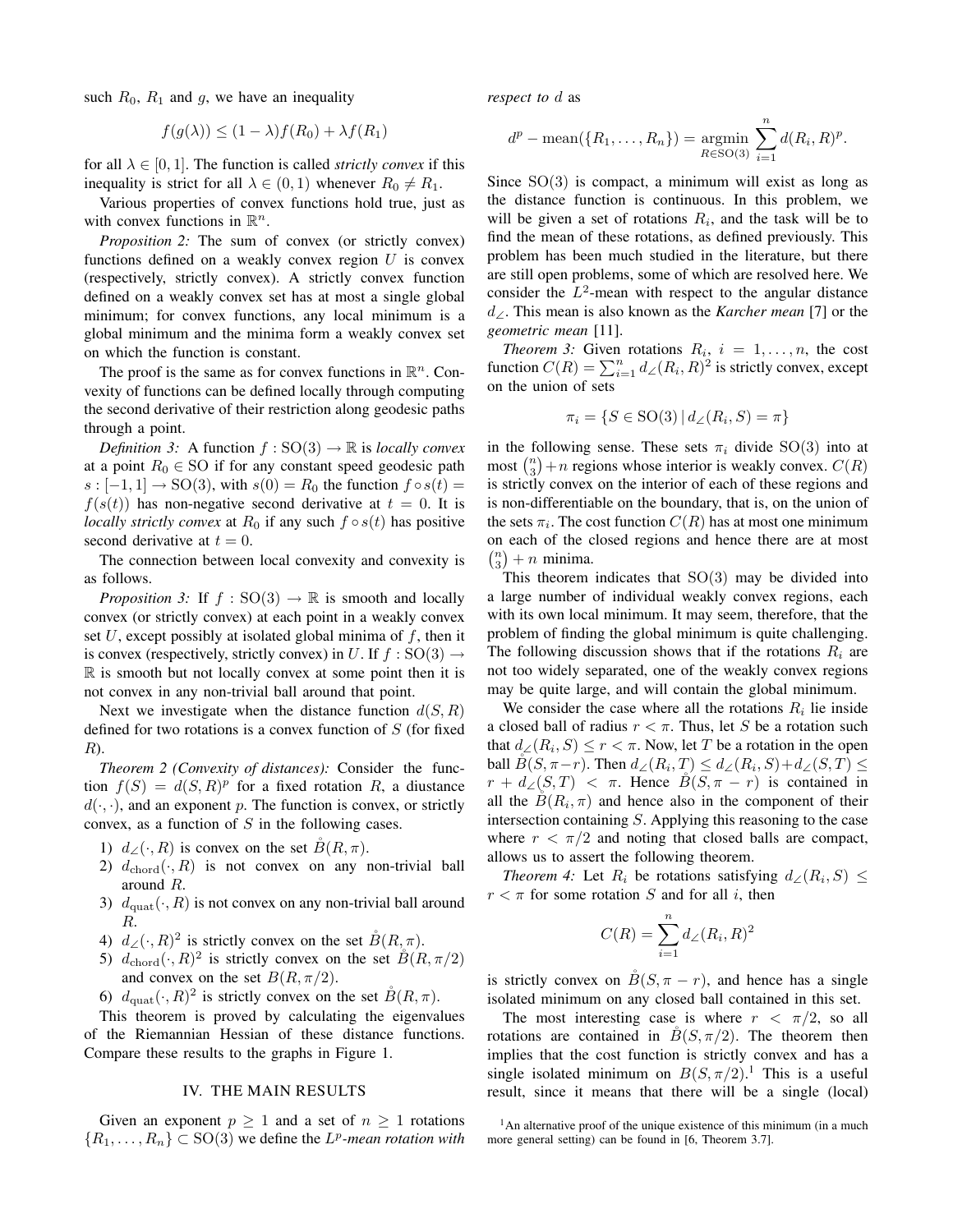minimum of  $C(R)$  in this closed ball and that minimum may be found by convex minimization techniques. However, it is not clear that the minimum will be the global minimum of  $C(R)$  on  $SO(3)$ . Nor is it clear whether the minimum can lie on the boundary of the closed ball. We settle these questions now with the following general theorem, our main contribution. The proof uses the  $SO(3)$ -version of the law of cosines.

*Theorem 5 (Location of global minima):* Let C be a convex subset of SO(3) and let the rotations  $R_i$ ,  $i = 1, \ldots, n$ ,  $n \geq 2$  be contained in the closure of C. Let f be any function strictly increasing on the interval  $[0, \pi]$ . Then any global minimum  $R_{\min} = \operatorname{argmin}_{R \in SO(3)} \sum_{i=1}^{n} f(d_{\angle}(R_i, R))$  lies in the relative interior of C.

Since  $d^2$  is obviously a monotonic function of  $d_{\angle}$ , we immediately get the following strong existence and uniqueness result for the global Karcher mean.

*Corollary 1:* Let  $R_i$  be two or more rotations satisfying  $d_{\angle}(R_i, S) \leq \delta \langle \pi/2 \rangle$  for some rotation S and for all i, then the unique global  $L_2$ -mean with respect to  $d_{\angle}$  lies in the open ball  $\tilde{B}(S,\delta)$  and moreover the cost function  $C(R) = \sum_{i=1}^{n} d \angle (R_i, R)^2$  is strictly convex on the larger ball  $B(S, \pi/2)$ .

Note that means on manifolds can in general lie "far away" from the point set being averaged, so the above corollary places SO(3) into the category of "nice geometries"; see Corcuera and Kendall [1] for a detailed discussion of this issue, but note that the notion of convexity used in that paper is subtly different from the two notions we have used in this paper.

For the situation of Corollary 1, Manton [10] has provided the following convergent algorithm where the inner loop of the algorithm is computing the average in the tangent space and then projecting back onto the manifold SO(3) via the exponential map.

\n- 1: Set 
$$
R := R_1
$$
. Choose a tolerance  $\varepsilon > 0$ .
\n- 2: **loop**
\n- 3: Compute  $Y := \frac{1}{n} \sum_{i=1}^n \log (R^T R_i)$ .
\n- 4: if  $||Y|| < \varepsilon$  then
\n- 5: return  $R$
\n- 6: **end if**
\n- 7: Update  $R := R \exp(Y)$ .
\n- 8: **end loop**
\n

```
Algorithm 1: Computing the angular L_2-mean on SO(3)
```
In fact, this algorithm is shown to be an instance of simple Riemannian gradient descent and it is shown that an implementation with arbitrary numerical accuracy would terminate only within a  $d_{\angle}$ -distance of  $\delta^{-1} \tan(\delta) \varepsilon$  of the mean [10, Theorem 5]. For a Newton-type algorithm to compute this mean see [8].

The other distance measures can be discussed in a similar fashion and partly new results can be achieved this way. They will be reported elsewhere.

### V. CAMERA RIG CALIBRATION

This section contains an excerpt of results published in [2]. Rotation averaging algorithms have many potential applications in the community of computer vision, especially to multi-camera systems. Here we show a potential application to the calibration of a non-overlapping multi-camera rig. Non-overlapping multi-camera rigs are of particular interest in practice. As the component cameras have little or no overlap in their fields of views, the effective overall field of view is wider, leading to efficient data acquisition.

## *A. Problem Formulation*

We consider a camera rig consisting of two cameras, denoted left and right, fixed rigidly with respect to each other and individually calibrated. The camera rig undergoes rigid motion and captures several image pairs (cf. Figure 3).

We denote the coordinate frames of the cameras at time  $i$ by  $M_i^L$  and  $M_i^R$ .

$$
M_i^L = \begin{pmatrix} L_i & t_i^L \\ 0^{\top} & 1 \end{pmatrix} \text{ and } M_i^R = \begin{pmatrix} R_i & t_i^R \\ 0^{\top} & 1 \end{pmatrix}.
$$

The first three rows of these matrices represent the projection matrices of the corresponding cameras, where image points are represented in coordinates normalized by the calibration matrix.

We denote the relative motion of  $M_0^R$  with respect to  $M_0^L$ <br>by a transformation  $M^{LR}$ , so that  $M^{LR} = M_0^R M_0^{L-1}$ . Since this relative motion remains fixed throughout the motion, we observe that  $M^{LR} = M_i^R M_i^{L-1}$  for all *i*. Next, the relative motion of  $M_j^L$  with respect to  $M_i^L$  is denoted by  $M_{ij}^L = M_j^L M_i^{L-1}$ . Similarly,  $M_{ij}^R = M_j^R M_i^{R-1}$ . Using the relation  $\dot{M}_i^R = M^{LR} M_i^L$ , we find

$$
M_{ij}^R = M^{LR} M_{ij}^L M^{LR-1}
$$
 (1)

for all  $i, j$ . Now, we denote

$$
M_{ij}^L = \begin{pmatrix} L_{ij} & t_{ij}^L \\ 0 & 1 \end{pmatrix} \text{ and } M_{ij}^R = \begin{pmatrix} R_{ij} & t_{ij}^R \\ 0 & 1 \end{pmatrix}.
$$

Observe that the relative rotations  $R_{ij}$ ,  $L_{ij}$  and relative translations  $t_{ij}^R$ ,  $t_{ij}^L$  may be computed via the essential matrix for the  $(i, j)$  image pairs.

Writing the transformation  $M^{LR}$  as

$$
M^{LR} = \begin{pmatrix} S & s \\ 0^\top & 1 \end{pmatrix},
$$

we deduce from (1) the equations

$$
R_{ij} = SL_{ij}S^{-1}
$$
 (2)

$$
t_{ij}^R = St_{ij}^L + (I - L_{ij})s
$$
 (3)

Calibration strategy Our prescribed task is to find the relative orientation of the right and left cameras, namely the transformation  $M^{LR}$ . Our method uses the following general framework.

1) Compute the relative rotations and translations  $(R_{ij}, t_{ij}^R)$  and  $(L_{ij}, t_{ij}^L)$  for many pairs  $(i, j)$  using the essential matrix.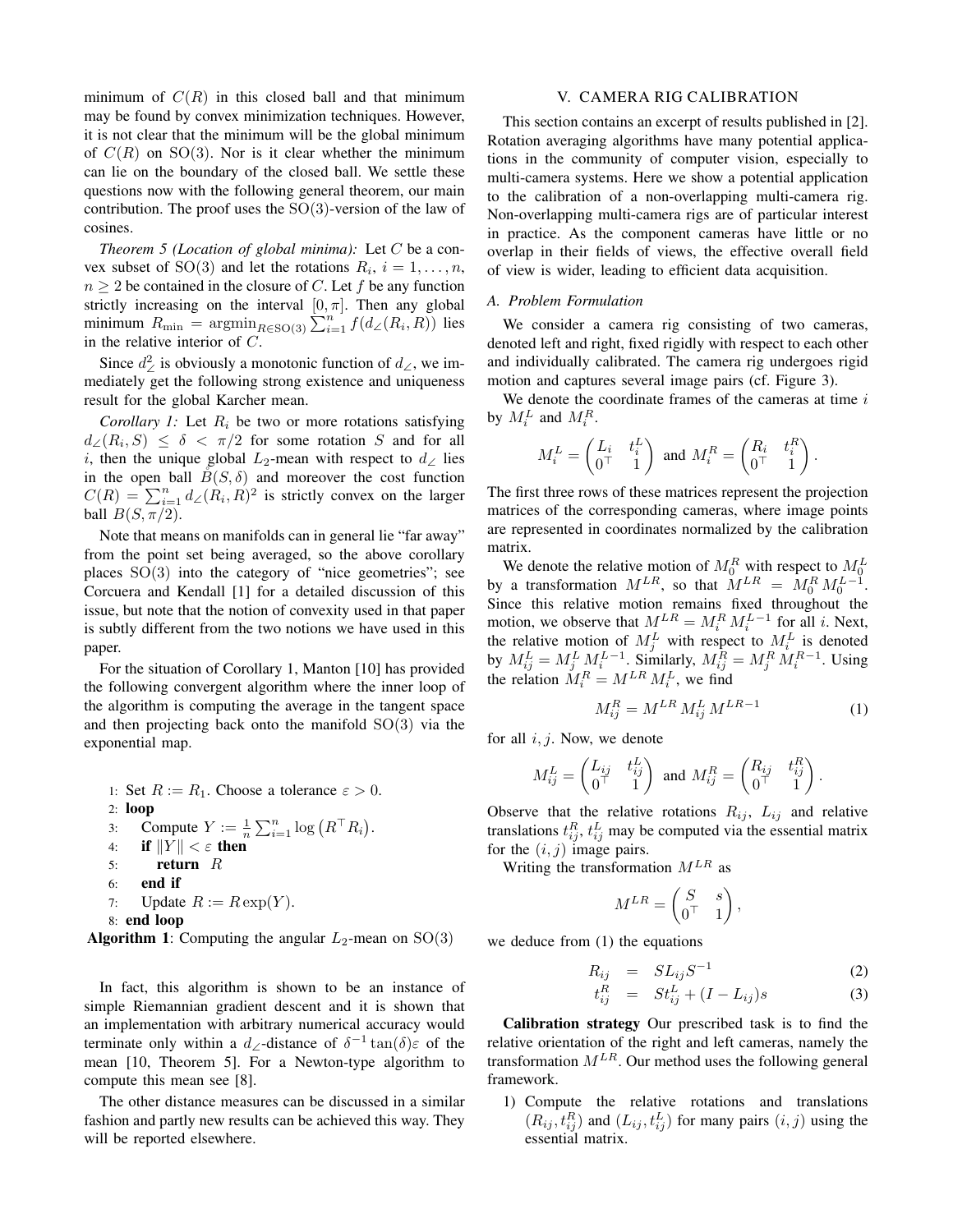

Fig. 3. The calibration problem for a non-overlapping multi-camera rig.

- 2) Compute the relative rotation  $S$  from (2).
- 3) Solve linearly for s using (3).

Both these equations may be solved linearly. The rotation equation may be written as  $SL_{ij} = R_{ij}S$ , which is linear in the entries of  $S$ . In solving for the translation  $s$ , we note that the relative translations  $t_{ij}^L$  and  $t_{ij}^R$  are known only up to scale factors  $\lambda_{ij}$  and  $\mu_{ij}$ . Then (3) may be written more exactly as  $\lambda_{ij} t_{ij}^R = \mu_{ij} S t_{ij}^L + (I - L_{ij})s$ , where everything is known except for s and the scale factors  $\lambda_{ij}$  and  $\mu_{ij}$ . Three image pairs are required to solve these equations and find s.

The strategy outlined here is workable, but relies on accurate measurements of the rotations  $L_{ij}$  and  $R_{ij}$ . In the following we will explain our strategies for rotation averaging that will lead to significantly improved results in practice. Although we have implemented the complete calibration algorithm, including estimation of the translation s, for the rest of this paper, we will consider only rotation estimation.

#### *B. Averaging Rotations*

The relative rotation estimates  $R_{ij}$  and  $L_{ij}$  obtained from individual estimates using the essential matrix will not be consistent. In particular, ideally, there should exist rotations  $L_i$ ,  $R_i$  and S such that  $L_{ij} = L_j L_i^{-1}$  and  $R_{ij} = R_j R_i^{-1} =$  $SL_{ij}S^{-1}$ . If these two conditions are satisfied, then the relative rotation estimates  $R_{ij}$  and  $L_{ij}$  are consistent. In general they will not be, so we need to adjust them by a process of rotation averaging.

The cost function that we minimize is the residual error in all the rotation measurements  $R_{ij}$  and  $L_{ij}$ , defined by

$$
\min_{S,L_i} \sum_{(i,j)\in\mathcal{N}} d(L_{ij}, L_j L_i^{-1})^p + d(R_{ij}, SL_j L_i^{-1} S^{-1})^p \quad (4)
$$

There seems to be no direct method of minimizing this cost function under any of the distances we considered. Therefore, our strategy is to minimize the cost function by using rotation

averaging to update each  $L_i$  in turn, then conjugate rotation averaging to find S.

Conjugate rotation averaging here refers to a different rotation averaging problem than the one described above. Given *n* pairs of rotations  $(R_i, L_i)$ , the conjugate averaging problem is to find a rotation S such that  $R_i \approx S^{-1}L_iS$  for all  $i$ . The appropriate minimization problem is then to find

$$
\operatorname*{argmin}_{S} \sum_{i=1}^{n} d(R_i, S^{-1}L_iS)^p.
$$

An interpretation of this problem is that we are trying to find the fixed relative rotation  $S$  of two rigidly connected coordinate frames for which several corresponding rotation estimates  $L_i$  (for the "left" frame) and  $R_i$  (for the "right" frame) are available. This problem is sometimes referred to as the *hand-eye coordination problem*. See [2] for further details.

Initial values for each  $L_i$  are easily found by propagating from a given rotation  $L_0$  assumed to be the identity, and then obtaining the initial  $S$  through conjugate averaging. Obviously, there is a gauge freedom in the solution, in that if S is any rotation, then the sets of rotations  $R_i$ ,  $i = 1, \ldots, n$ and  $R_i S, i = 1, \ldots, n$  give the same result. This can be fixed by specifying one of the rotations to be the identity matrix. Our algorithm will not only obtain the camera rig rotation but also the rotations  $L_i$  and  $R_i$  for the left and right camera at each frame. The complete rotation estimation procedure follows (Algorithm 2). At each step of this algorithm, the total cost decreases, and hence converges to a limit. We do not at present claim a rigorous proof that the algorithm converges to even a local minimum, though that seems likely under most reasonable conditions. In particular, the sequence of estimates must contain a convergent subsequence, and the limit of this subsequence must be at least a local minimum with respect to each  $L_i$  and  $S$  individually.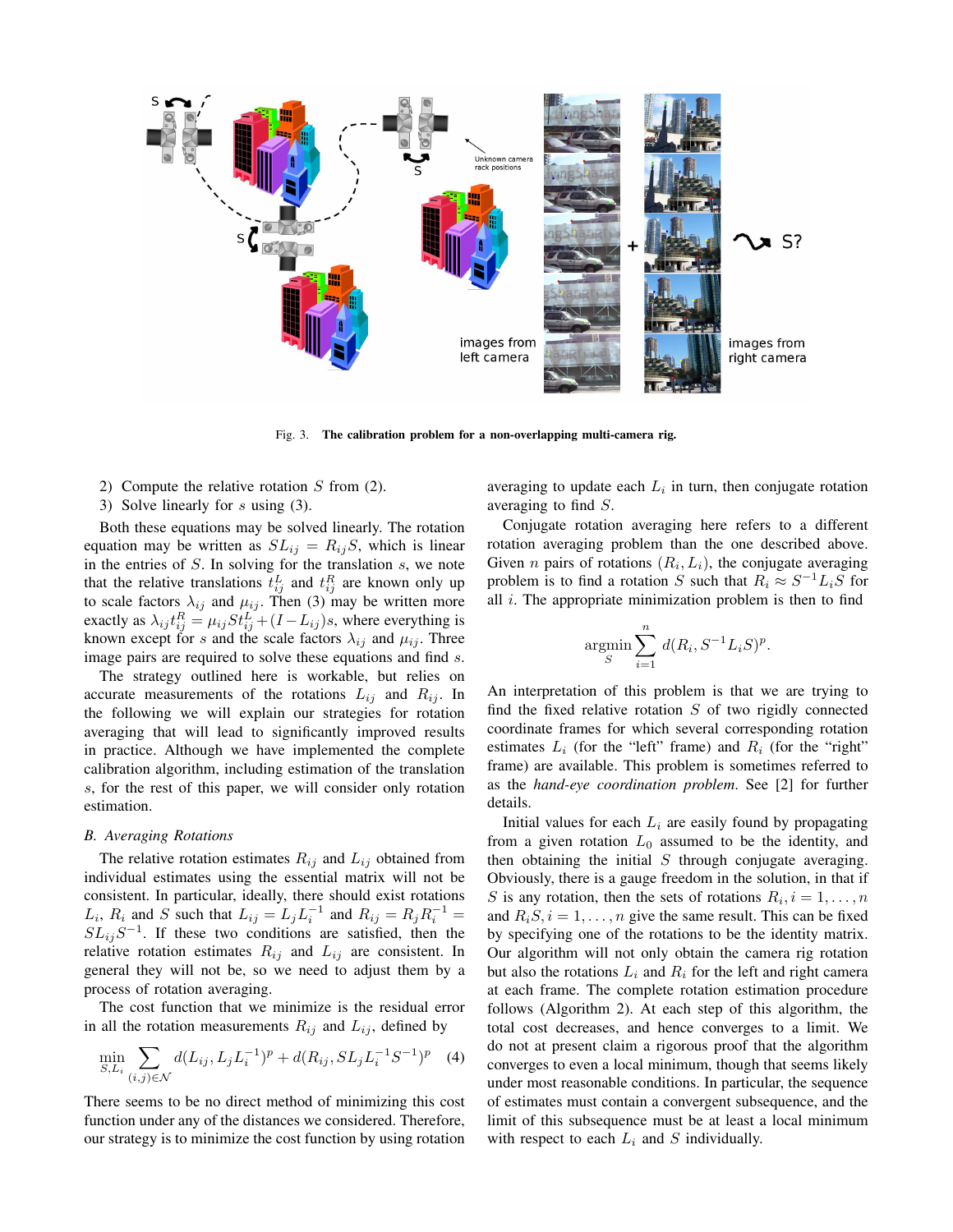- 1: Choose a tolerance  $\epsilon > 0$ .
- 2: Let  $L_0 = I$ , determine  $L_i$  as the mean of all the rotations  $L_{ij}^{-1}L_j$  where  $L_j$  has already been set.
- 3: Estimate S from the equation  $R_{ij}S = SL_{ij}$  as a conjugate rotation averaging problem.
- 4: loop
- 5: Update each  $L_j$  in turn by averaging all  $L_{ij}L_i$ ,  $S^{-1}R_{ij}SL_i.$
- 6: Recompute and update  $S$  from the equation  $R_{ij}S = SL_j L_i^{-1}.$
- 7: if the cost function has decreased by less then  $\epsilon$ since the last iteration then
- 8: return S
- 9: end if
- 10: end loop

Algorithm 2: Iterative Rotation Averaging

## *C. Experiments*

To evaluate the performance of the proposed algorithms, we conducted experiments on both synthetic data and real images. As a real example of a two-camera rig system, we have used a pair of wide-angle cameras to capture sequences of images. Images are captured at each camera illustrated in Figure 4. Feature points on the images are extracted using SIFT [9] and tracked through image sequences. These tracked features are transformed to image vectors on the unit sphere given the individual intrinsic calibrations. Outliers in the tracked features are removed using RANSAC [3] to fit the essential matrix using the normalized 8 point algorithm. Pairwise relative pose is obtained through decomposition of the essential matrix, and two frames bundle adjustment is utilized to refine the estimate, thus obtaining the relative rotations  $L_{ij}$  and  $R_{ij}$ . Finally, Algorithm 2 is applied to calibrate the camera rig, obtaining the relative rotation  $S$ and relative translation t.



Fig. 4. Images captured by camera rig with non-overlapping view

The image sequences captured by the left camera and the right camera contain 200 frames individually. As some pairs of image frames do not supply a successful relative motion estimation, we ultimately obtained 11199 pairs of relative motion estimates. Since both relative motion estimates  $L_{ij}$ and  $R_{ij}$  should have equal angle rotations, we use this criterion along with a minimum rotation angle requirement to select the best image pairs for further processing. Thus, we obtained 176 pairs of synchronized motions.

The convergence process is shown in Figure 5 where we illustrate the relation between  $log(cost(it) - cost(e))$  and iteration number it. Here, cost(e) is the convergence value.



Fig. 5. Convergence process on real camera rig image sequences. *(a) Angular*  $L^1$ . (b) Angular  $L^2$ . (c) Quaternion  $L^1$ . (d) Quaternion  $L^2$ . (e) *Chordal*  $L^1$ *. (f) Chordal*  $L^2$ *.* 

## VI. CONCLUSIONS

We have introduced a variant of the concept of geodesic convexity called weak convexity and applied it to the discussion of distance measures on SO(3) and derived cost functions such as the one appearing in the definition of the Karcher mean. Our main contribution is a new and strong theorem on the location of global minima of such cost functions. This result significantly strengthens previous results that only considered local minima. We discussed an application of rotation averaging to camera rig calibration, an interesting problem in computer vision.

#### VII. ACKNOWLEDGMENTS

The authors would like to thank H. Li and N. Barnes for their help with the experiments described in this paper.

#### **REFERENCES**

- [1] Corcuera, J.M., Kendall, W.S.: Riemannian barycentres and geodesic convexity. Math. Proc. Camb. Phil. Soc. 127 (1999) 253–269
- [2] Dai, Y., Trumpf, J., Li, H., Barnes, N., Hartley, R.: Rotation averaging with application to camera-rig calibration. Proceedings of the ninth Asian Conference on Computer Vision (2009) to appear
- [3] Fischler, M. A., Bolles, R.C.: Random sample consensus: a paradigm for model tting with application to image analysis and automated cartography. Commun. Assoc. Comp. Mach. 24 (1981) 381–395
- [4] Fletcher, P.T., Venkatasubramanian, S., Joshi, S.: The geometric median on riemannian manifolds with application to robust atlas estimation. NeuroImage  $45(1, \text{Supplement } 1)$  (2009) S143 – S152 Mathematics in Brain Imaging.
- [5] Gramkow, C.: On averaging rotations. Int. J. Comput. Vision 42(1-2) (2001) 7–16
- [6] Grove, K., Karcher, H., Ruh, E. A.: Jacobi fields and Finsler metrics on compact Lie groups with an application to differentiable pinching problems. Math. Ann. 211 (1974) 7–21
- [7] Karcher, H.: Riemannian center of mass and mollifier smoothing. Comm. Pure Appl. Math. 30(5) (1977) 509–541
- [8] Krakowski, K., Hüper, K., Manton, J.: On the computation of the karcher mean on spheres and special orthogonal groups. In: RoboMat 2007, Workshop on Robotics and Mathematics, Coimbra, Portugal (2007)
- [9] Lowe, D. G.: Distinctive image features from scale-invariant keypoints. Int. J. Comput. Vision 60(2) (2004) 91–110